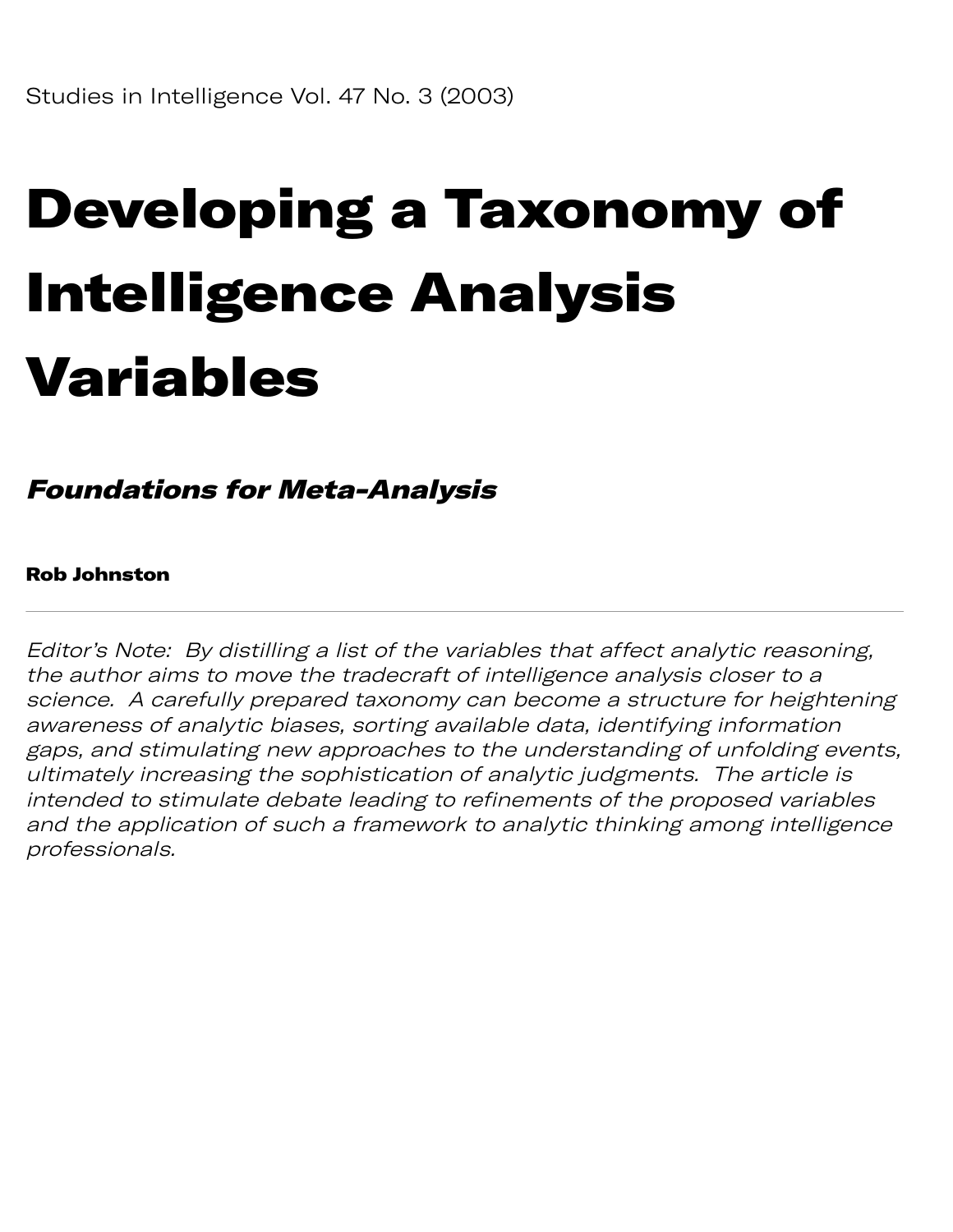Science is organized knowledge. -- Herbert Spence<sup>[1]</sup>

Aristotle may be the father of scientific classification, but it was Carolus Linnaeus who introduced the first formal taxonomy—kingdom, class, order, genera, and species—in his Systema Naturae in 1735. By codifying the naming conventions in biology, Linnaeus's work provided a reference point for future discoveries. Moreover, the development of a hierarchical grouping of related organisms contributed significantly to Darwin's creation of an evolutionary theory. The Systema Naturae taxonomy was not a fixed product, but rather a living document. Linnaeus himself revised it through 10 editions, and later biologists have continued to modify it. <sup>[2]</sup>

As discoveries and research methods in other domains grew, taxonomies were created to help organize those disciplines and assist researchers in identifying variables that required additional study. The development of specific taxonomies—from highly structured systems like the Periodic Table of chemical elements to less structured approaches like Bloom's Taxonomy  $^{[3]}$  —is a key step in organizing knowledge and furthering the growth of individual disciplines. A taxonomy differentiates domains by bounding the problem space, codifying naming conventions, identifying areas of interest, helping to set research priorities, and often leading to new theories. Taxonomies are signposts, indicating what is known and what has yet to be discovered.

This paper proposes a taxonomy for the field of intelligence. Over 100 individuals gave their time and assistance in this work. The resulting organized listing of variables will help practitioners strengthen their understanding of the analytic process and point them in directions that need additional attention. [4]

#### Intelligence Analysis

We could have talked about the science of intelligence, but . . . the science of intelligence is yet to be invented. -- Charles Allen [5]

Understanding intelligence analysis is not a trivial matter. The literature in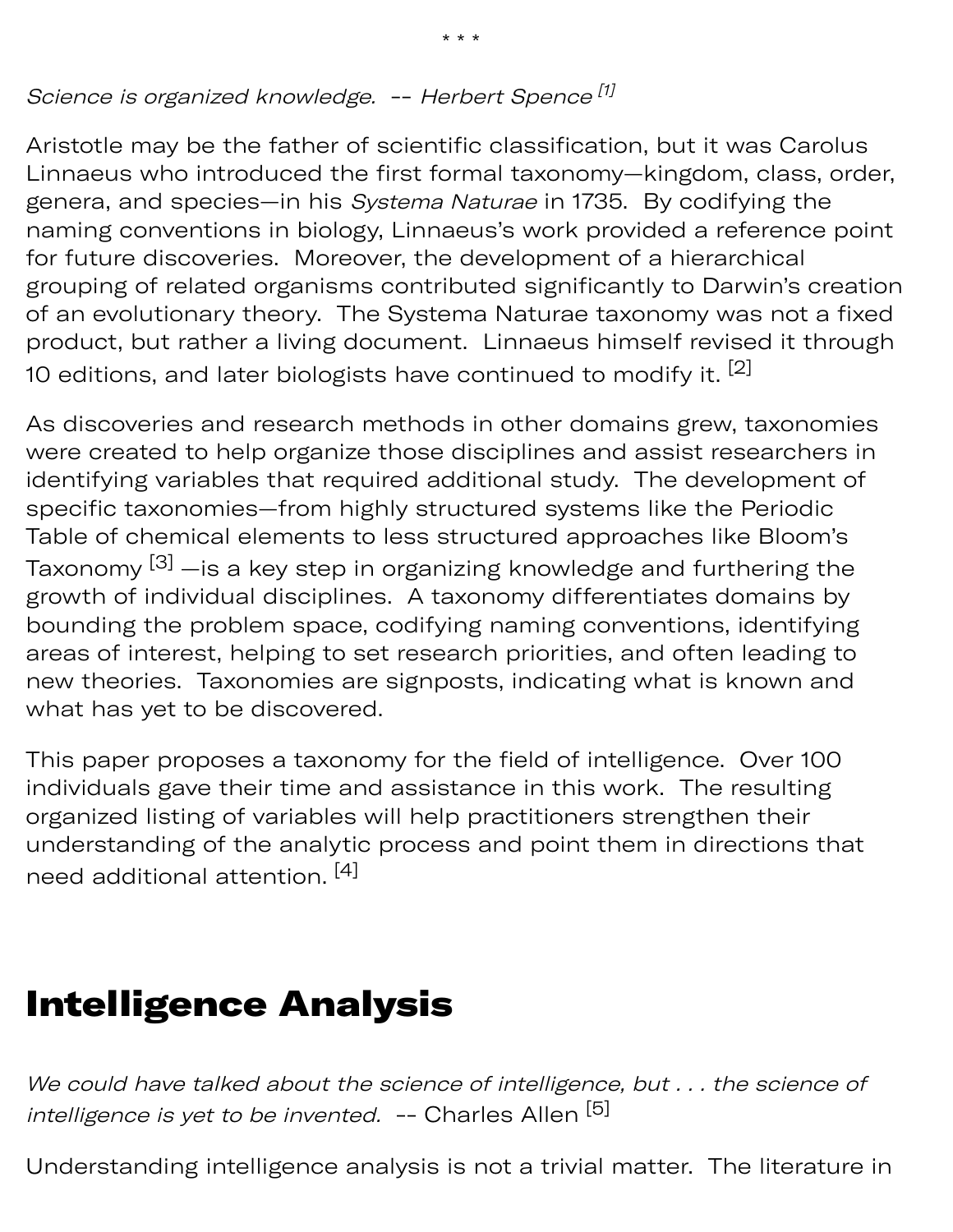ding in ellig naly the field is episodic and reflects specialized areas of concern. Intelligence literature makes an important distinction between solving a problem in the public domain and solving a problem in a private or secret domain. This distinction seems key in differentiating between general analysis and intelligence analysis.

Ronald Garst articulates two arguments that are used to support this distinction: Intelligence analysis is more time-sensitive than analysis in other domains, he suggests, and it deals with information that intentionally may be deceptive. <sup>[6]</sup> The notion that intelligence is uniquely time sensitive is questionable. Intelligence is not the only domain where time constraints can force decisions to be made before data are complete. Whether one is in an operating room or a cockpit, time is always a key variable. Intelligence is a life and death profession, but so are medicine and mass transportation. In each instance, failure can mean casualties.

Garst's point about intentional deception is more germane. Seldom do analysts in fields other than intelligence deal with intentional deception. Michael Warner makes a good case for secrecy being the primary variable that distinguishes intelligence from other activities.  $^{\left[ 7\right] }$   $\,$  He argues that the behavior of the subject of intelligence changes if the subject is aware of being observed or analyzed. Not only is this true for intentional deception, the argument is supported by a long history of psychological research beginning with an experimental program at the Hawthorne Plant between 1927 and 1930. The result of that research was the theory of the "Hawthorne Effect," which, broadly interpreted, states that when subjects are aware of being observed, their behavior changes. [8]

Intentional deception can occur outside intelligence—in connection with certain law enforcement functions, for example—but most of the professional literature treats this as the exception, rather than the rule. In the case of intelligence analysis, deception is the rule. In intelligence analysis, the validity of the data is always in doubt. Moreover, intelligence analysts are specifically trained to factor in deception as part of the analytic process, to look for anomalies and outliers instead of focusing on the central tendencies of distribution.

The taxonomy being developed here requires a definition of intelligence analysis that is specific to the field. Sherman Kent, a pioneer in the intelligence discipline, wrote that intelligence was a "special category of knowledge."  $^{[9]}$  He outlined the basic descriptive element, the current reporting element, and the speculative estimates element as the key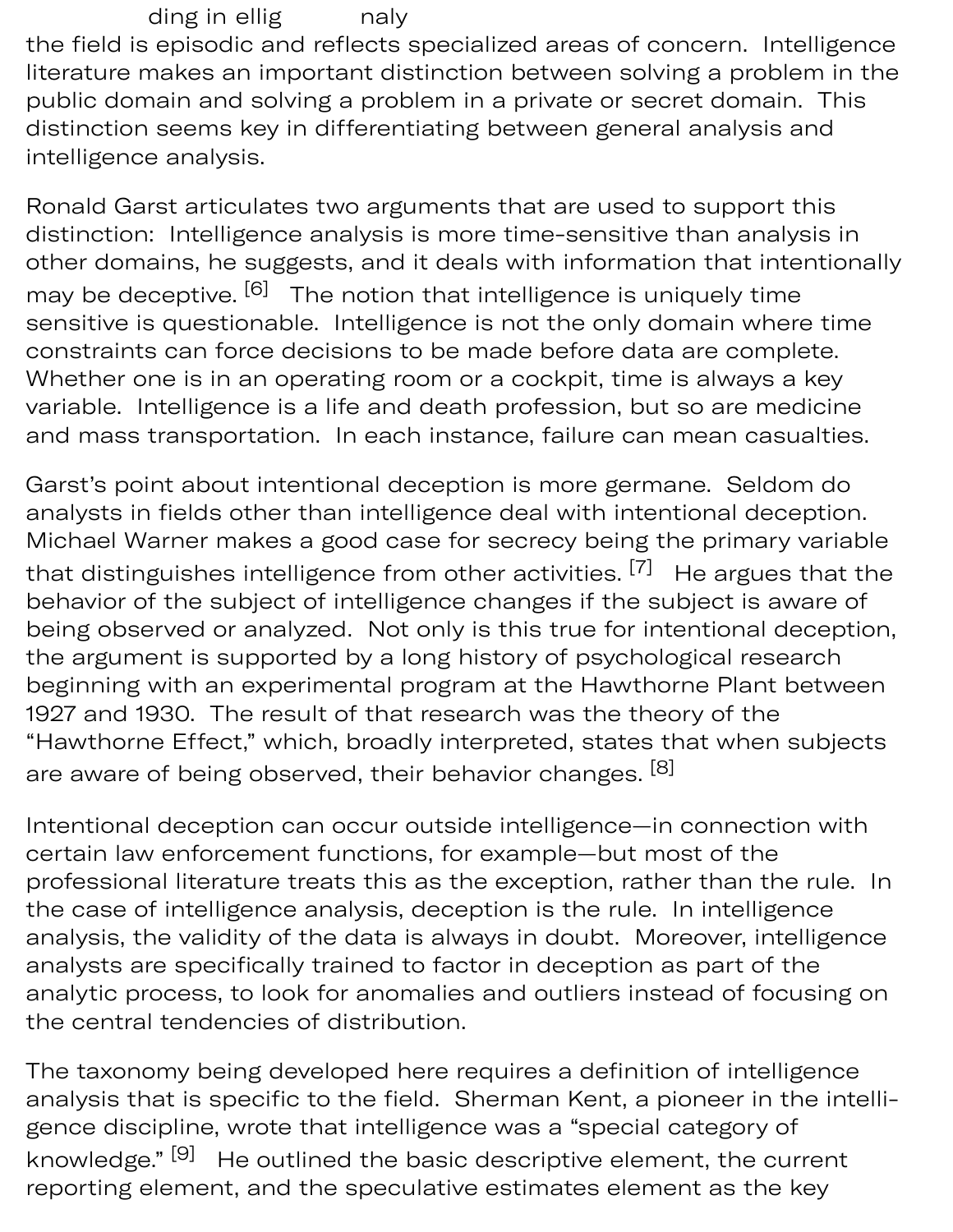components of intelligence analysis. His work laid the foundation for understanding the activities inherent in intelligence analysis by demonstrating that the analytic process itself was subject to being analyzed. Kent took the first step toward developing a higher order, or meta-analytic, approach to analysis by reducing the process to smaller functional components for individual study.

Following suit, other authors focused attention on the process or methodological elements of intelligence analysis. In Intelligence Research Methodology, Jerome Clauser and Sandra Weir followed Kent's three functional areas and went on to describe basic research foundations and the inductive and deductive models for performing intelligence analysis. Garst's Handbook of Intelligence Analysis contains less background in basic research methods than Clauser and Weir, but it is more focused on the intelligence cycle. [11] [10]

Bruce Berkowitz and Allan Goodman highlight the process of strategic intelligence and define intelligence analysis as: "[T]he process of evaluating and transforming raw data into descriptions, explanations, and conclusions for intelligence consumers." <sup>[12]</sup> Lisa Krizan, too, focuses on process. She writes that, "At the very least, analysis should fully describe the phenomenon under study, accounting for as many relevant variables as possible. At the next higher level of analysis, a thorough explanation of the phenomenon is obtained, through interpreting the significance and effects of its elements on the whole."  $^{\left[ 13\right] }$  In addition, several authors have written about individual analytic approaches, including the LAMP method, Warnings of Revolution, Bayes' Theorem, Decision Trees, and FACTIONS and Policon. [14]

Explicit in the above definitions is the view that analysis is both a process and a collection of specific techniques. Analysis is seen as an action that incorporates a variety of tools to solve a problem. Different analytic methods have something to offer different analytic problems. Although the referenced works focus on methods and techniques, they do not suggest that analysis is limited to tools and techniques.

Implicit in the above definitions is the idea that analysis is a product of cognition. Some authors directly link analysis with cognition. Robert Mathams defines analysis as: "[T]he breaking down of a large problem into a number of smaller problems and performing mental operations on the data in order to arrive at a conclusion or generalization."<sup>[15]</sup> Another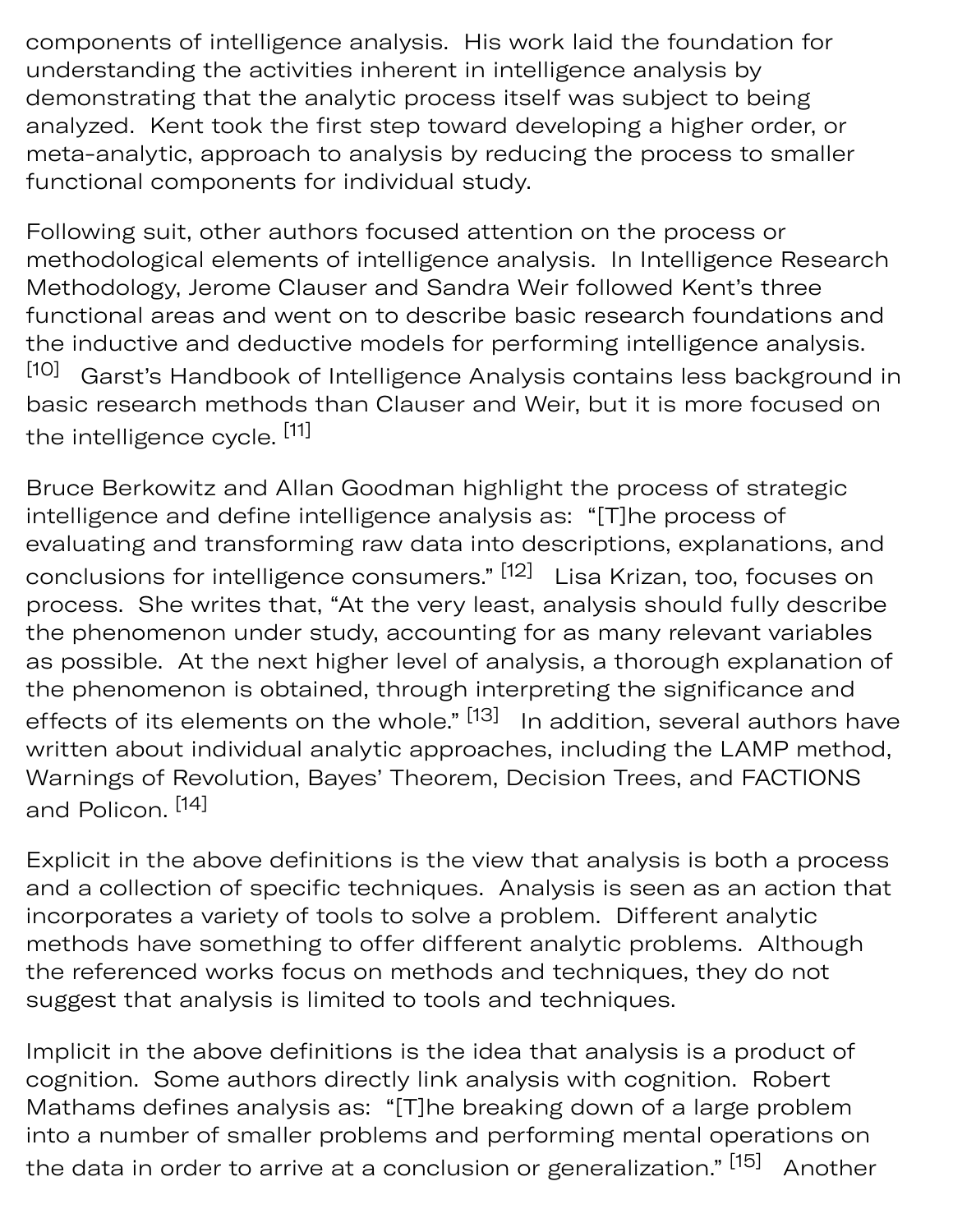#### clusion or g

scholar writes: "Since the facts do not speak for themselves but need to be interpreted, it is inevitable that the individual human propensities of an intelligence officer will enter into the process of evaluation." <sup>[16]</sup> Yet others describe analysis as a process whereby: "[I]nformation is compared and collated with other data, and conclusions that also incorporate the memory and judgment of the intelligence analyst are derived from it."<sup>[17]</sup>

Several authors make the case that analysis is not just a product of cognition but is itself a cognitive process. J. R. Thompson and colleagues write that "[I]ntelligence analysis is an internal, concept-driven activity rather than an external data-driven activity." <sup>[18]</sup> In his *Psychology of* Intelligence Analysis, Richards Heuer observes: "Intelligence analysis is fundamentally a mental process, but understanding this process is hindered by the lack of conscious awareness of the workings of our own minds."<sup>[19]</sup> Ephraim Kam comments: "The process of intelligence analysis and assessment is a very personal one. There is no agreed-upon analytical schema, and the analyst must primarily use his belief system to make assumptions and interpret information. His assumptions are usually implicit rather than explicit and may not be apparent even to him." [20]

These definitions reflect the other end of the spectrum from those concerned with tools and techniques. They suggest that the analytic process is a constr-uction of the human mind and is significantly different from individual to individual or group to group. Certainly Kam's view is the most radical departure, but even he does not suggest that one forego tools, rather that the process of choosing the tool is governed by cognition as well.

Recognizing that the scope of intelligence analysis is so broad that it includes not only methods but also the cognitive process is a significant step. Viewing analysis as a cognitive process opens the door to a complex array of variables. Not only does one have to be concerned about individual analytic tools, but one also has to factor in the psychology of the individual analyst. In the broadest sense, this means not merely understanding the individual psyche but also understanding the variables that interact with that psyche. In other words, intelligence analysis is the socio-cognitive process by which a collection of methods is used to reduce a complex issue into a set of simpler issues within a secret domain.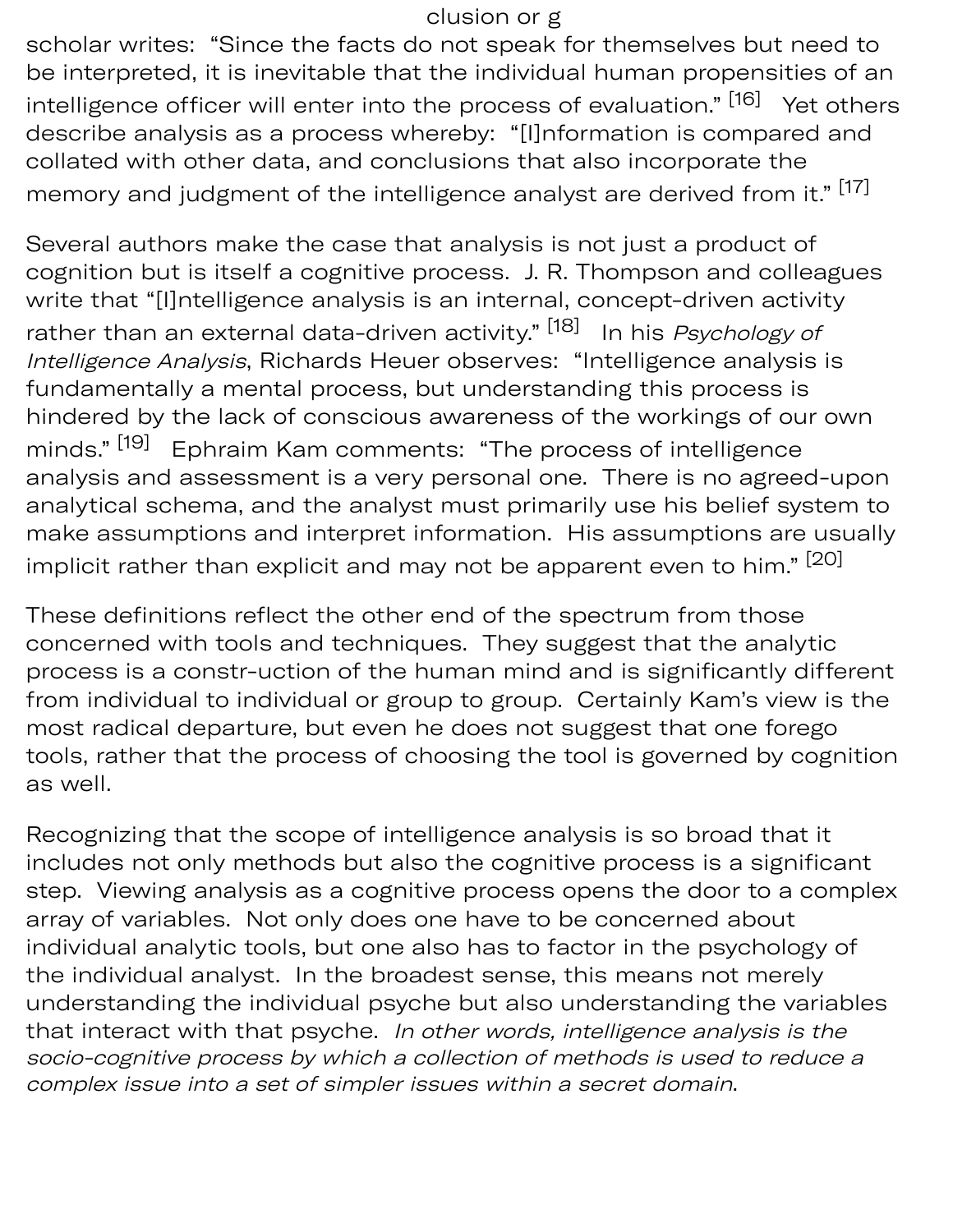## Developing the Taxonomy

The first step of science is to know one thing from another. This knowledge consists in their specific distinctions; but in order that it may be fixed and permanent distinct names must be given to different things, and those names must be recorded and remembered. -- Carolus Linnaeus, 18th century biologist

My research was designed to isolate variables that affect the analytic process. The resulting taxonomy is meant to bound the problem space and stimulate dialogue leading to refinements. Although a hierarchic list is artificial and rigid, it is a first step in clarifying areas for future research. The actual variables are considerably more fluid and interconnected than such a structure suggests. They might eventually be better represented by a link or web diagram, once the individual elements are refined through challenges in the literature.

To create this intelligence analysis taxonomy, I took Alexander Ervin's applied anthropological approach, which uses multiple data collection methods to triangulate results.  $^{[21]}$  I also drew on Robert White's mental workload model, David Meister's behavioral model, and the cognitive process model by Gary Klein and his colleagues. <sup>[22]</sup> Each model focuses on a different aspect of human performance for the development of a taxonomy: White's model examines the actual task and task requirements; Meister's looks at the behavior of individuals performing a task; and Klein's uses verbal protocols to identify the cognitive processes of individuals performing a task.

Surveying the literature. My research began with a review of the literature for background information and the identification of variables. I found 2,432 case studies, journal articles, technical reports, transcripts of public speeches, and books related to the topic. This was then narrowed to 374 pertinent texts on which a taxonomy of intelligence analysis could be built. These texts were analyzed to identify individual variables and categories of variables that affect intelligence analysis. <sup>[23]</sup> The intelligence literature, produced by academics and practitioners, tends to be episodic or case-based. This is not unique to the field of intelligence. A number of disciplines—medicine, business, and law, for example—are also case-based in nature. A number of the texts were general or theoretical and indicate a trend in specialization within the field. Again, this is not an uncommon phenomenon.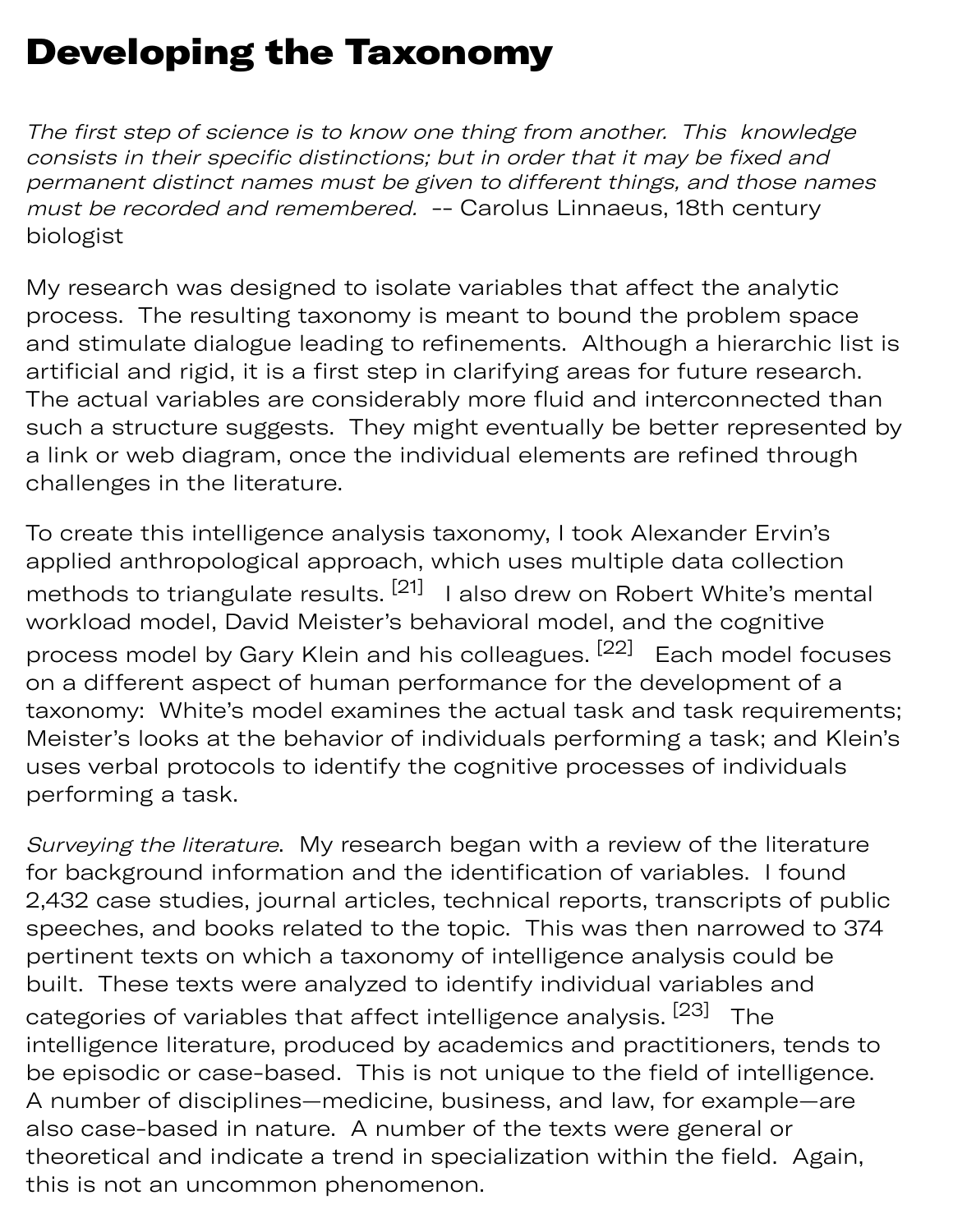A "Q-sort" method was used to analyze the texts. <sup>[24]</sup> As I read each text, I recorded the variables that each author identified. These variables were then sorted by similarity into groups. Four broad categories of analytic variables emerged from the Q-sort process. [25]

Refining the prototype. Next, I used the preliminary taxonomy derived from my reading of the literature to structure interviews with 51 substantive experts and 39 intelligence novices. In tandem, I conducted two focus group sessions, with five individuals in each group. The interviews and focus group discussions resulted in adding some variables to each category, moving variables between categories, and removing some in each category that appeared redundant.

Testing in a controlled setting. Finally, to compare the taxonomy with specific analytic behaviors, I watched participants in a controlled intelligence analysis training environment. Trainees were given information on specific cases and directed to use various methods to analyze the situations and generate final products. During the training exercises, the verbal and physical behavior of individuals and groups were observed and compared with the taxonomic model. I participated in a number of the exercises myself to gain a better perspective. This process corroborated most of the recommendations that had been made by the experts and novices and also yielded additional variables for two of the categories. <sup>[26]</sup>

The resulting taxonomy is purely descriptive. It is not intended to demonstrate the variance or weight of each variable or category. That is, the listing is not sufficient to predict the effect of any one variable on human performance. The intention of the enumeration is to provide a framework for aggregating existing data and to create a foundation for future experimentation. Once the variables are identified and previous findings have been aggregated, it is reasonable to consider experimental methods that would isolate and control individual variables and, in time, indicate sources of error and potential remediation.

#### Systemic Variables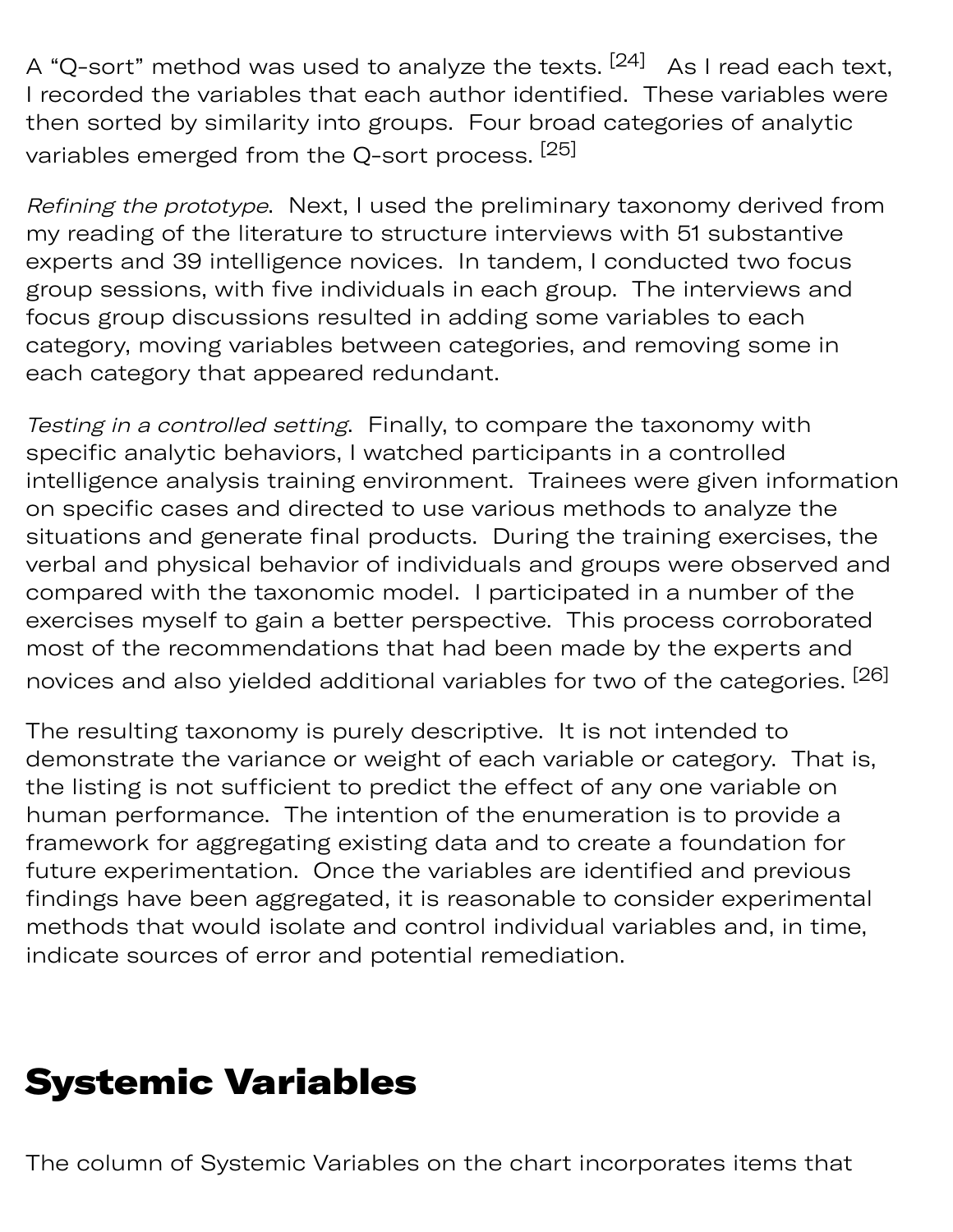affect both an intelligence organization and the analytic environment. Organizational Variables include the structure of the intelligence organization, the managerial/reporting chain, workflow diagrams, leadership, management, management practices, the working culture, history and traditions, social practices within the organization, work taboos, and organizational demographics. They also encompass internal politics, the hierarchical reporting structure, and material and human resources. The fields of industrial and organizational psychology, sociology, and management studies in business have brought attention to the importance of organizational behavior and the effect it has on individual work habits and practices. Within the field of intelligence, the works of Allison, Berkowitz and Goodman, Elkins, Ford, Godson, and Richelson, among others, examine in general the organizational aspects of intelligence. [27]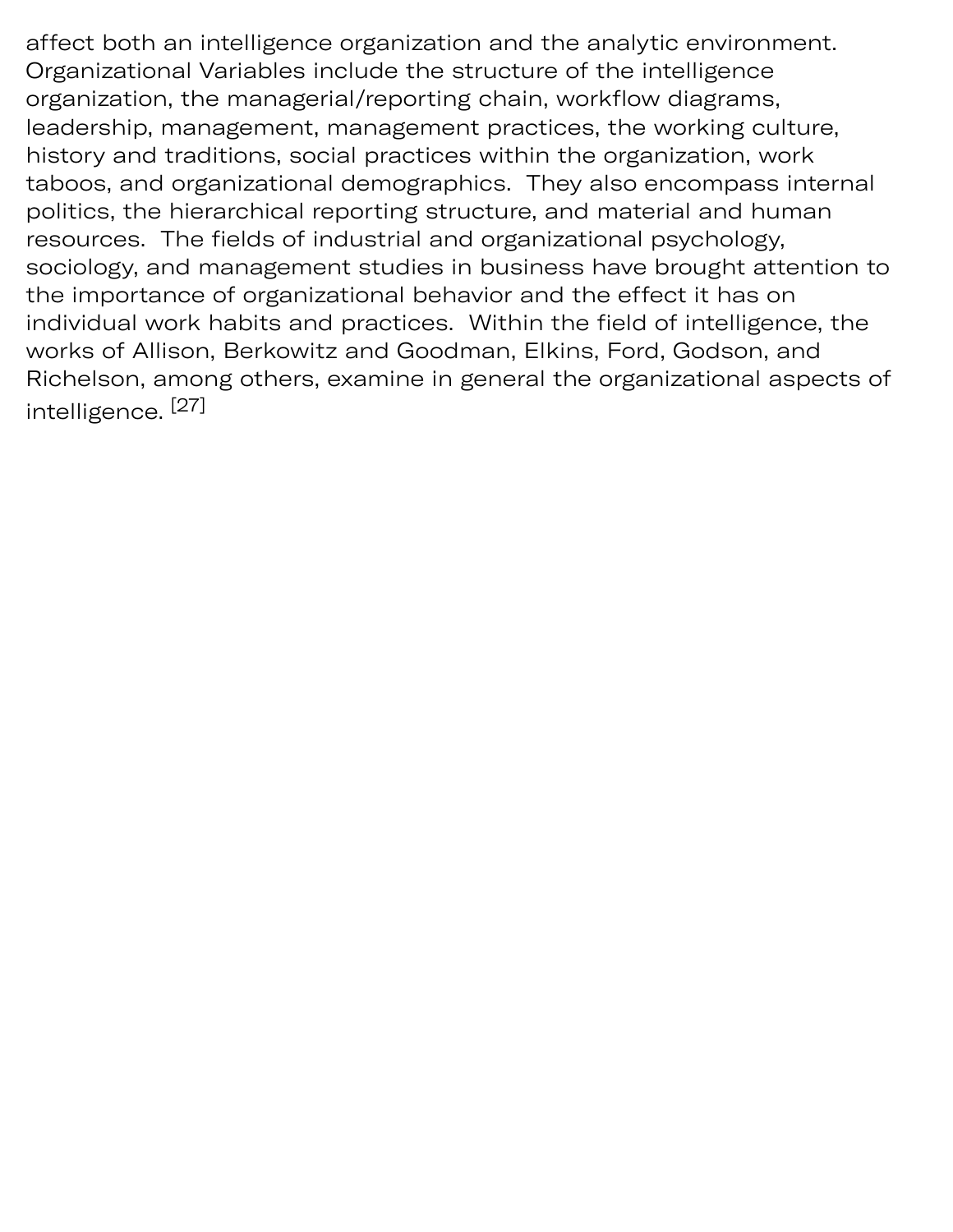| <b>Systemic Variables</b>         | <b>Systematic Variables</b>    | <b>Idiosyncratic Variables</b> | <b>Communicative Variab</b> |
|-----------------------------------|--------------------------------|--------------------------------|-----------------------------|
| Organization                      | <b>User Requirements</b>       | Weltanschauung (Worldview)     | Formal                      |
| Internal                          | Operations                     | Affiliation                    | Inter-Organization          |
| Structure                         | <b>Information Acquisition</b> | Familial                       | Hierarchical                |
| Leadership                        | <b>Collection Methods</b>      | Cultural                       | <b>Inter-Division</b>       |
| Culture                           | Overt                          | Ethnic                         | <b>Inter-Group</b>          |
| History                           | Covert                         | Religious                      | Intra-Organization          |
| Tradition                         | <b>Information Reliability</b> | Social                         | Hierarchical                |
| <b>Social Practice</b>            | Reproducible                   | Linguistic                     | <b>Intra-Division</b>       |
| Taboo                             | Consistent                     | Political                      | Intra-Group                 |
| <b>Group Characteristics</b>      | <b>Information Validity</b>    | Psychology                     | Individual                  |
| Hierarchy                         | Historical                     | <b>Bias</b>                    | Hierarchical                |
| <b>Resources &amp; Incentives</b> | Single Source                  | <b>Personality Profile</b>     | Inter-Group                 |
| Manpower                          | <b>Dual Source</b>             | Security/Trust                 | Intra-Group                 |
| Budget                            | Triangulation                  | Cognitive Processing           | Informal                    |
| Technology                        | <b>Information Archive</b>     | Learning Style                 | Inter-Organization          |
| <b>Assets</b>                     | Storage                        | <b>Information Acquisition</b> | Hierarchical                |
| R&D                               | Access                         | <b>Information Processing</b>  | <b>Inter-Division</b>       |
| <b>Facilities</b>                 | Correlation                    | Expertise                      | Inter-Group                 |
| Work Groups-Teams                 | Retrieval                      | Problem-Solving                | Intra-Organization          |
| External                          | Analytic Methodology           | Decisionmaking                 | Hierarchical                |
| <b>Consumer Needs</b>             | Approach                       | Cognitive Load                 | Intra-Division              |
| Time and Imperatives              | Intuitive                      | Speed/Accuracy                 | Intra-Group                 |
| Consumer Use                      | Structured                     | <b>Stress Effects</b>          | Individual                  |
| <b>Consumer Structure</b>         | Semi-Structured                | Education                      | Hierarchical                |
| Consumer Hierarchy                | <b>Information Processing</b>  | Domain                         | Inter-Group                 |
| <b>Consumer Reporting</b>         | <b>Historical Information</b>  | Location                       | Intra-Group                 |
| Politics                          | <b>Current Information</b>     | Mentor                         | Technology                  |
| Internal - Organization           | <b>Decision Strategies</b>     | Training                       | Networked Analysis          |
| Policy                            | Estimative                     | Organizational                 | Collaboration               |
| Tradition                         | Predictive                     | Domain                         |                             |
| Taboo                             | Reporting                      | Procedural                     |                             |
| Security/Access                   | Verbal Methods                 | <b>Readiness</b>               |                             |
| External - National               | <b>Written Methods</b>         | <b>Resources</b>               |                             |
| Law                               |                                | <b>Facilities</b>              |                             |
| Policy                            |                                |                                |                             |
| External - International          |                                |                                |                             |
| Security                          |                                |                                |                             |
| Denial                            |                                |                                |                             |
| Deception                         |                                |                                |                             |
| Policy                            |                                |                                |                             |

Taxonomy of Intelligence Analysis Variables

The Systemic Variables category also focuses on environmental variables that is, external influences on the organization, such as consumer needs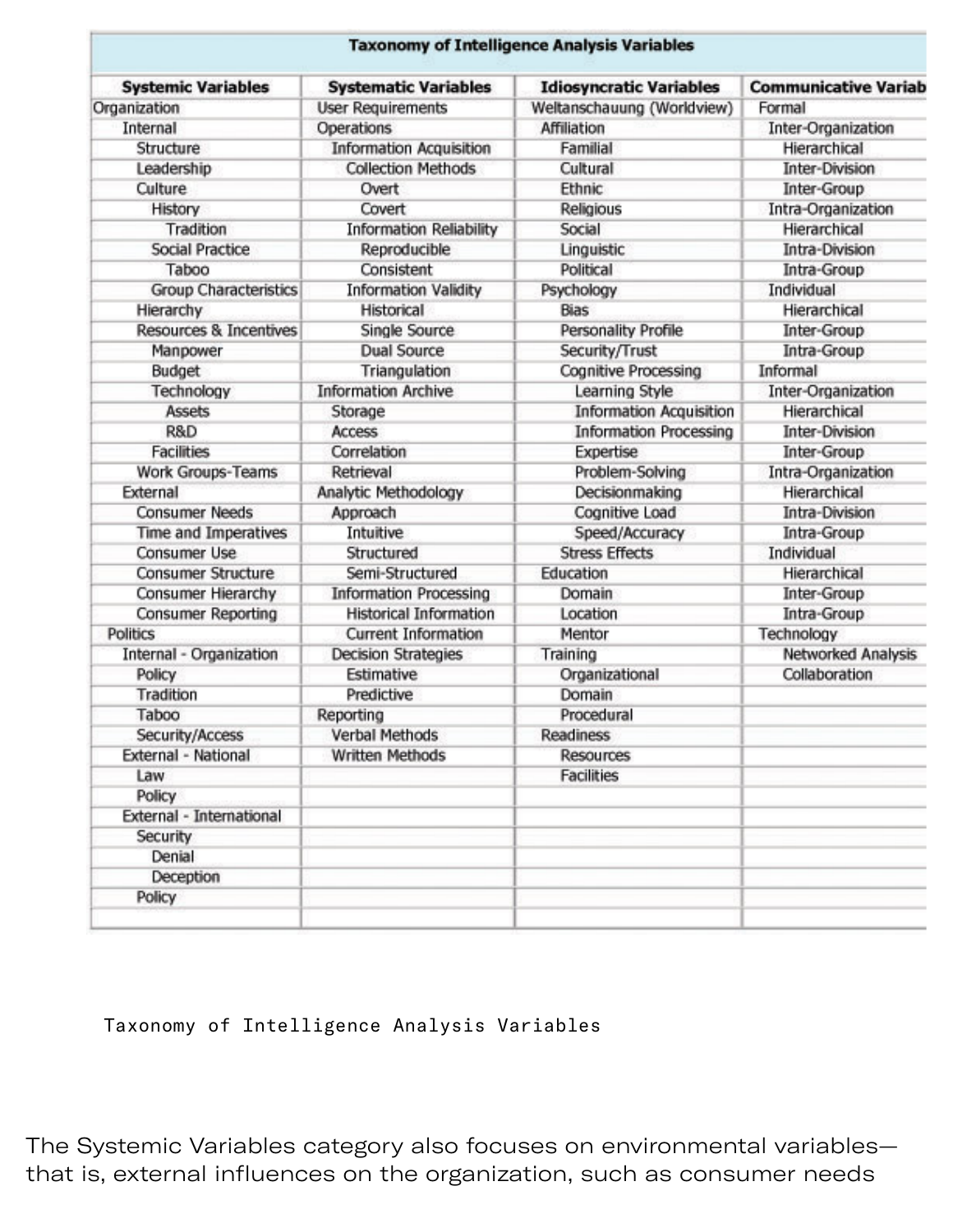and requirements, time constraints, the consumer's model for using the information, the consumer's organization, political constraints, and security issues. The works of Betts, Hulnick, Hunt, Kam, and Laqueur address the environmental and consumer issues that affect intelligence analysis. [28]

Case studies that touch on different Systemic Variables include: Allison, on the Cuban missile crisis; Betts, on surprise attacks; Kirkpatrick, on World War II tactical intelligence operations; Shiels, on government failures; Wirtz, on the Tet offensive in Vietnam; and Wohlstetter, on Pearl Harbor. [29]

### Systematic Variables

The Systematic Variables are those that affect the process of analysis itself. They include the user's specific requirements, how the information was acquired, the information's reliability and validity, how the information is stored, the prescribed methods for analyzing and processing the information, specific strategies for making decisions about the information, and the methods used to report the information to consumers.

A number of authors have written about the analytic tools and techniques used in intelligence: Clauser and Weir, on intelligence research methods; Jones, on analytic techniques; and Heuer, on alternative competing hypotheses, to name a few. Little work has been done comparing structured techniques to intuition. Folker's work is one of the exceptions it compares the effectiveness of a modified form of alternative competing hypotheses with intuition in a controlled experimental design. <sup>[30]</sup> His study is unique in the field and demonstrates that experimental methods are possible. Krotow's research, on the other hand, looks at differing forms of cognitive feedback during the analytic process and makes recommendations to enhance intelligence decisionmaking.  $^{\left[ 31\right] }$ 

## Idiosyncratic Variables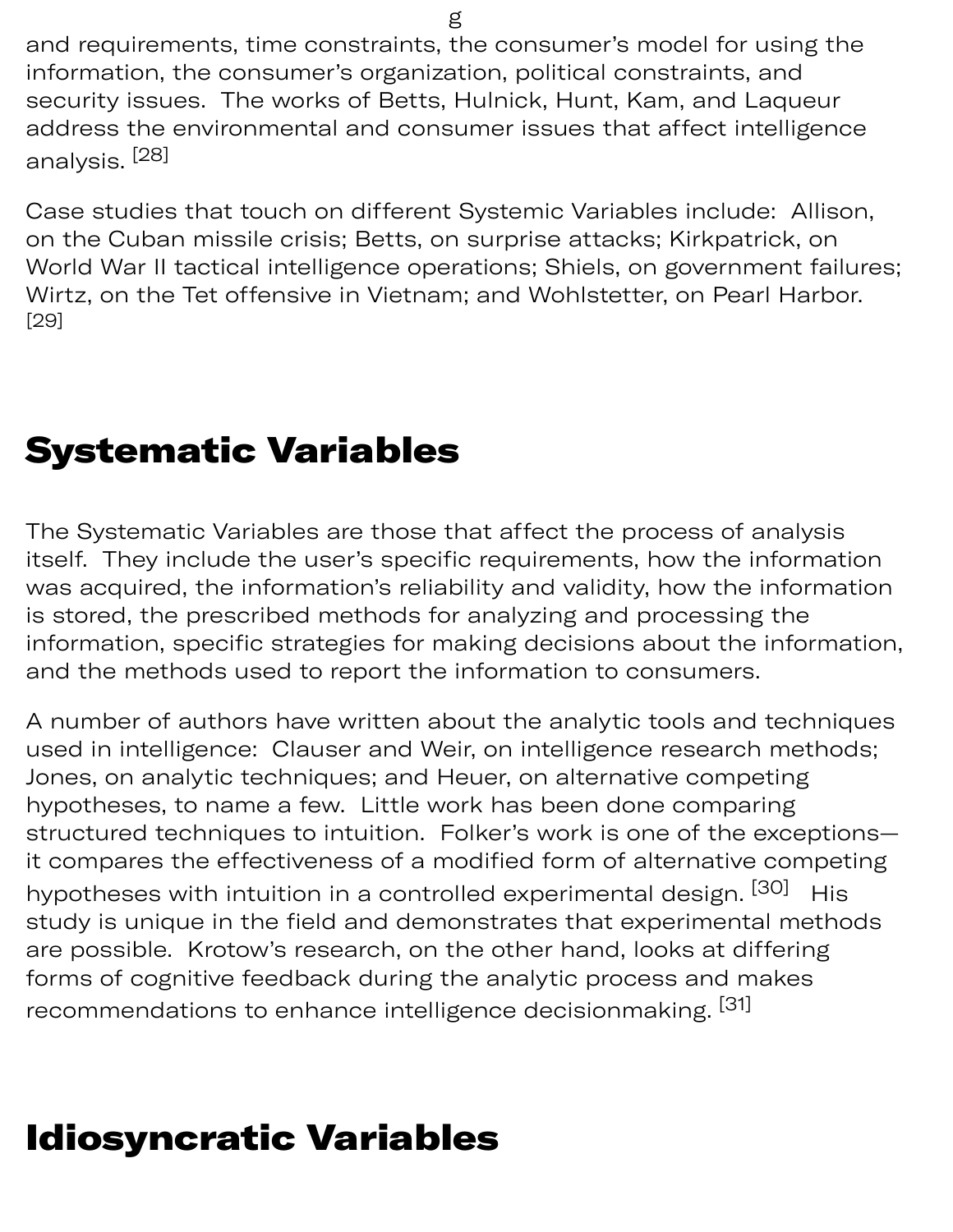Variables in the third column on the chart are those that impact on an individual and his or her analytic performance. They affect the individual's weltanschauung. Although the meaning of the German term is difficult to capture in English, Sigmund Freud comes close: "[A]n intellectual construction which gives a unified solution of all the problems of our existence in virtue of a comprehensive hypothesis, a construction, therefore, in which no question is left open and in which everything in which we are interested finds a place." <sup>[32]</sup> *Weltanschauung* has been translated as "world view," "mindset," and "mental model," but the best approximation in English, in my view, is the often-overused word "paradigm." Paradigm stands for the sum of life's experiences and acculturation that identifies an individual as a member of a group. In the proposed taxonomy, Idiosyncratic Variables include one's familial, cultural, ethnic, religious, linguistic, and political affiliations. They also encompass psychological factors like biases, personality profiles, cognitive styles and processing, cognitive loads, <sup>[33]</sup> expertise, approach to problem-solving, decisionmaking style, and reaction to stress. Finally, there are domain variables like education, training, and the readiness to apply knowledge, skills, and abilities to the task at hand.

The relevant psychological literature is robust. Amos Tversky and Daniel Kahneman began to examine psychological biases in the early 1970s.  $^{\left[ 34\right] }$ Their work has found its way into the intelligence literature through authors like Alexander Butterfield, Jack Davis, James Goldgeier, and Richards Heuer. <sup>[35]</sup> Decisionmaking and problem-solving have been studied since the early 1920s, and these data are reflected in Heuer's work as well. <sup>[36]</sup> Personality profiling, too, is well understood and has had an impact on recent intelligence practices and theory. [37]

Other well-researched areas, however, have yet to be studied in the context of intelligence. Issues of acculturation and affiliation, educational factors, and training strategies, for example, may yet yield interesting results and insights into the field of intelligence.

#### Communicative Variables

The fourth category contains variables that affect interaction within and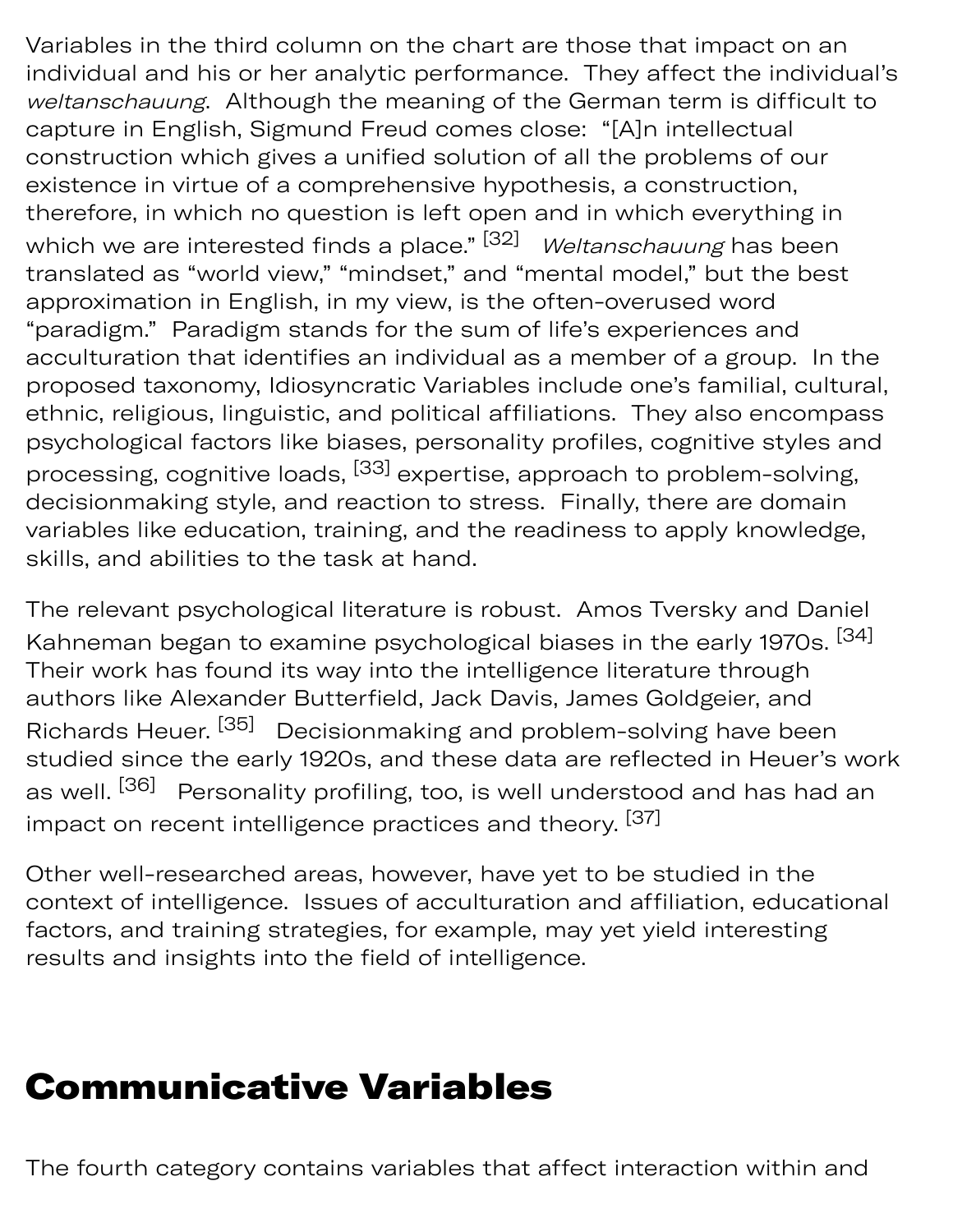between groups. Because communication is the vital link within the system—among processes and individuals—this group of variables could be included logically in each of the other three categories. Its broad relevance, however, makes it seem reasonable to isolate it as a distinct area of variability. The Communicative Variables include formal and informal communications within an organization (from products to e-mails); among organizations; and between individuals and the social networks that they create. In his essay on estimative probability, Sherman Kent highlights this area by describing the difficulty that producers of intelligence have in communicating the likelihood of an event to consumers of intelligence. <sup>[38]</sup> Case studies by Wohlstetter and others, which have addressed organizational issues, also touch on communication and social networks and the impact that communication has on the analytic process. <sup>[39]</sup> This is an area that could benefit from additional study.

#### Conclusion

There is rarely any doubt that the unconscious reasons for practicing a custom or sharing a belief are remote from the reasons given to justify them. --Claude Levi-Strauss<sup>[40]</sup>

Intelligence analysis is art and tradecraft. There are specific tools and techniques to help perform the tasks, but, in the end, it is left to individuals to use their best judgment in making decisions. This is not to say that science is not a part of intelligence analysis. Science is born of organized knowledge, and organizing knowledge requires effort and time. The work on this taxonomy is intended to help that process by sparking discussion, identifying areas where research exists and ought to be incorporated into the organizational knowledge of intelligence, and identifying areas where not enough research has been performed.

The field of medicine has a number of parallels. Like intelligence, the practice of medicine is an art and a tradecraft. Practitioners are trusted to use their best judgment in problem-solving by drawing on their expertise. What is important to remember is that there are numerous basic sciences driving medical practice. Biology, chemistry, physics, and all of the subspecialties blend together to create the medical sciences, the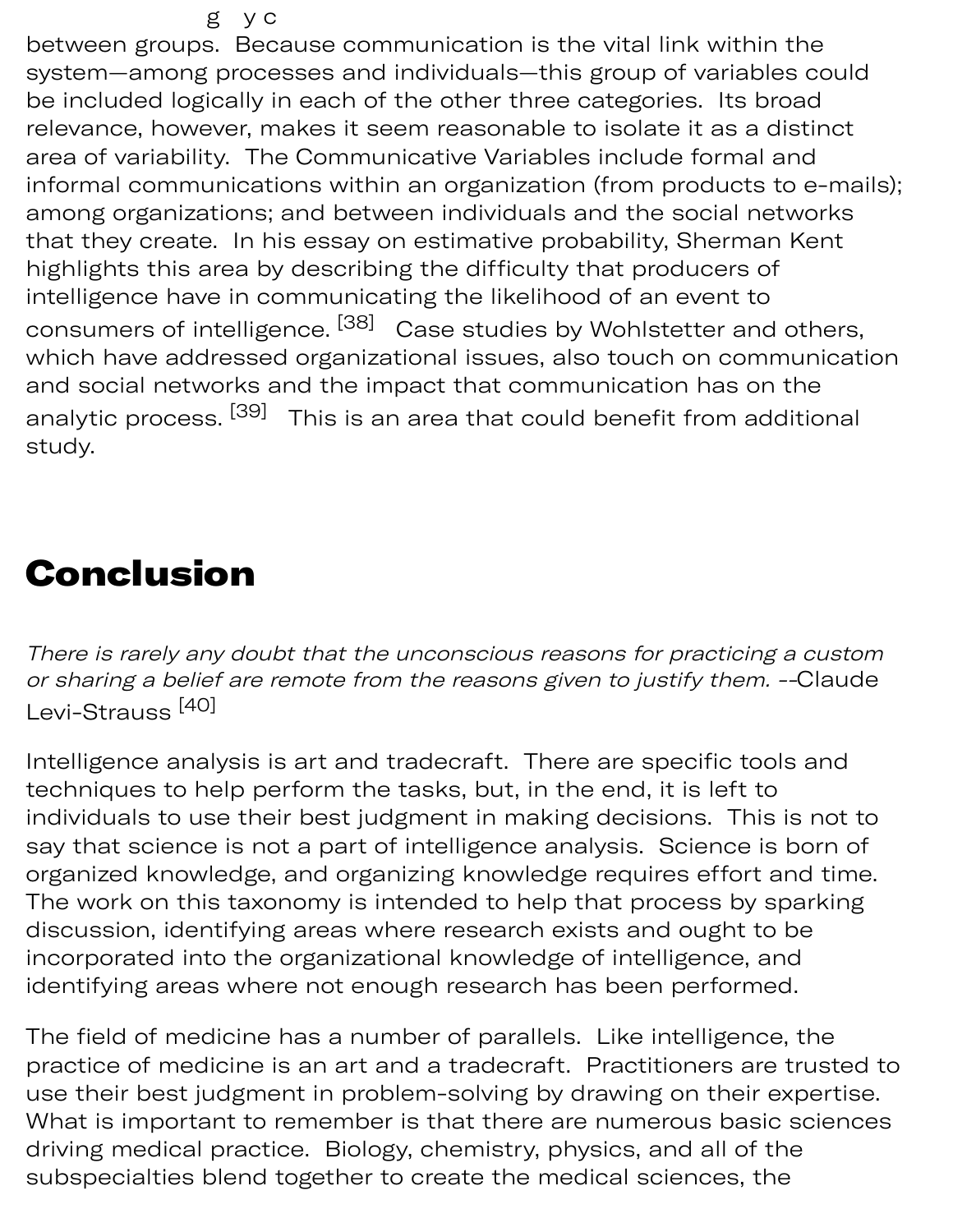sp g foundation on which the practice of modern medicine rests. The practice of medicine has been revolutionized by the sciences that underpin its workings.

Intelligence analysis has not experienced that revolution. The basic sciences that underpin intelligence are not physical sciences. It is difficult to measure what is meant by "progress" in the human sciences. The human sciences are considerably more multivariate than the physical sciences and it is much more difficult to control those variables.

There are numerous domains from which intelligence may borrow. Organizational behavior is better understood today than ever before. Problem-solving and decision-making have been researched since the 1920s. Structural anthropology addresses many of the acculturation and identity issues that affect individual behavior. Cognitive scientists are building models that can be tested in experimental conditions and used for developing new tools and techniques. Sociology and social theory have much to offer in studying social networks and communication.

The organization of knowledge in medicine is medical science. It took thousands of years to turn folk medicine into research-based allopathic medicine. The cases that are used to build expertise, the tools and techniques that support diagnosis and treatment, and the criteria on which judgments are made all have integrated the art of medicine with the science of medicine.

The organization of knowledge in intelligence is not a small task, but it is one that is required for the health of the profession. The taxonomy proposed here could serve as a springboard for a number of innovative projects: development of a research matrix that identifies what is known and how that information may be of use in intelligence analysis; setting a research agenda in areas of intelligence that have been insufficiently studied; application of research from other domains to develop additional training and education programs for analysts; creation of a database of lessons learned and best practices to build a foundation for an electronic performance support system; integration of those findings into new analytic tools and techniques; and development of a networked architecture for collaborative problem-solving and forecasting, to name a few. It is my hope that this taxonomy will help intelligence practitioners take steps in some of these new directions.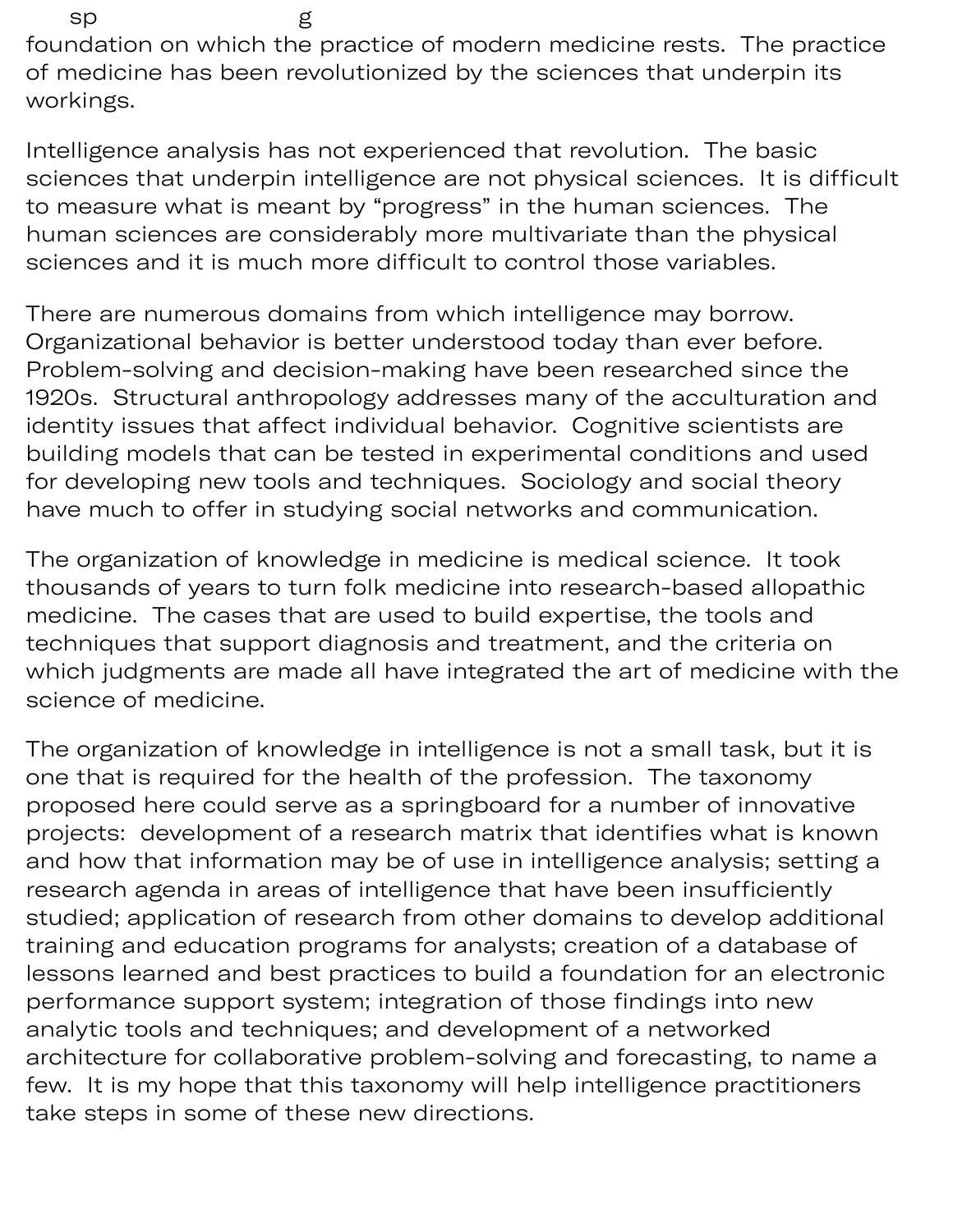#### Footnotes

[1] Herbert Spencer wrote The Study of Sociology in 1874, which set the stage for sociology to emerge as a discipline.

 $[2]$  Ernst Haeckel introduced *phylum* to include related classes and *family* to include related genera in 1866. The Linnaeus taxonomy is currently being revised to accommodate genomic mapping data.

[3] See Benjamin S. Bloom, ed., Taxonomy of Educational Objectives: The Classification of Educational Goals: Handbook I, Cognitive Domain (New York, NY: Longmans, 1956). Bloom's taxonomy is a classification of levels of intellectual behavior in learning, including knowledge, comprehension, application, analysis, synthesis, and evaluation.

 $[4]$  I would like to thank the organizations that facilitated this study, specifically the Central Intelligence Agency's Center for the Study of Intelligence; the Defense Intelligence Agency; the Institute for Defense Analyses; the National Military Intelligence Association; Evidence Based Research, Incorporated; Analytic Services, Inc. (ANSER); and the individual analysts at other organizations who gave of their time. Aministrators, faculty members, and students at the CIA's Kent School, the Joint Military Intelligence College, the Naval Postgraduate School, Columbia University, Georgetown University, and Yale University also supported this project.

[5] Comment made by the Associate Director of Central Intelligence for Collection at a public seminar on intelligence at Harvard University, spring 2000. See [<http://pirp.harvard.edu/pdf-blurb.asp?](http://pirp.harvard.edu/pdf-blurb.asp) id+518>.

[6] Ronald Garst, "Fundamentals of Intelligence Analysis," Ronald Garst, ed., A Handbook of Intelligence Analysis, 2nd ed. (Washington, DC: Defense Intelligence College, 1989).

<sup>[7]</sup> Michael Warner, "Wanted: A Definition of "Intelligence," Studies in Intelligence, Vol. 46, No. 3, 2002 (Washington, DC: Center for the Study of Intelligence, 2002).

<sup>[8]</sup> Fritz J. Roethlisberger and William J. Dickson, *Management and the* Worker: An Account of a Research Program Conducted by the Western Electric Company, Hawthorne Works, Chicago (Boston, MA: Harvard University Press, 1939); Elton Mayo, The Human Problems of an Industrial Civilization (New York, NY: MacMillan, 1933).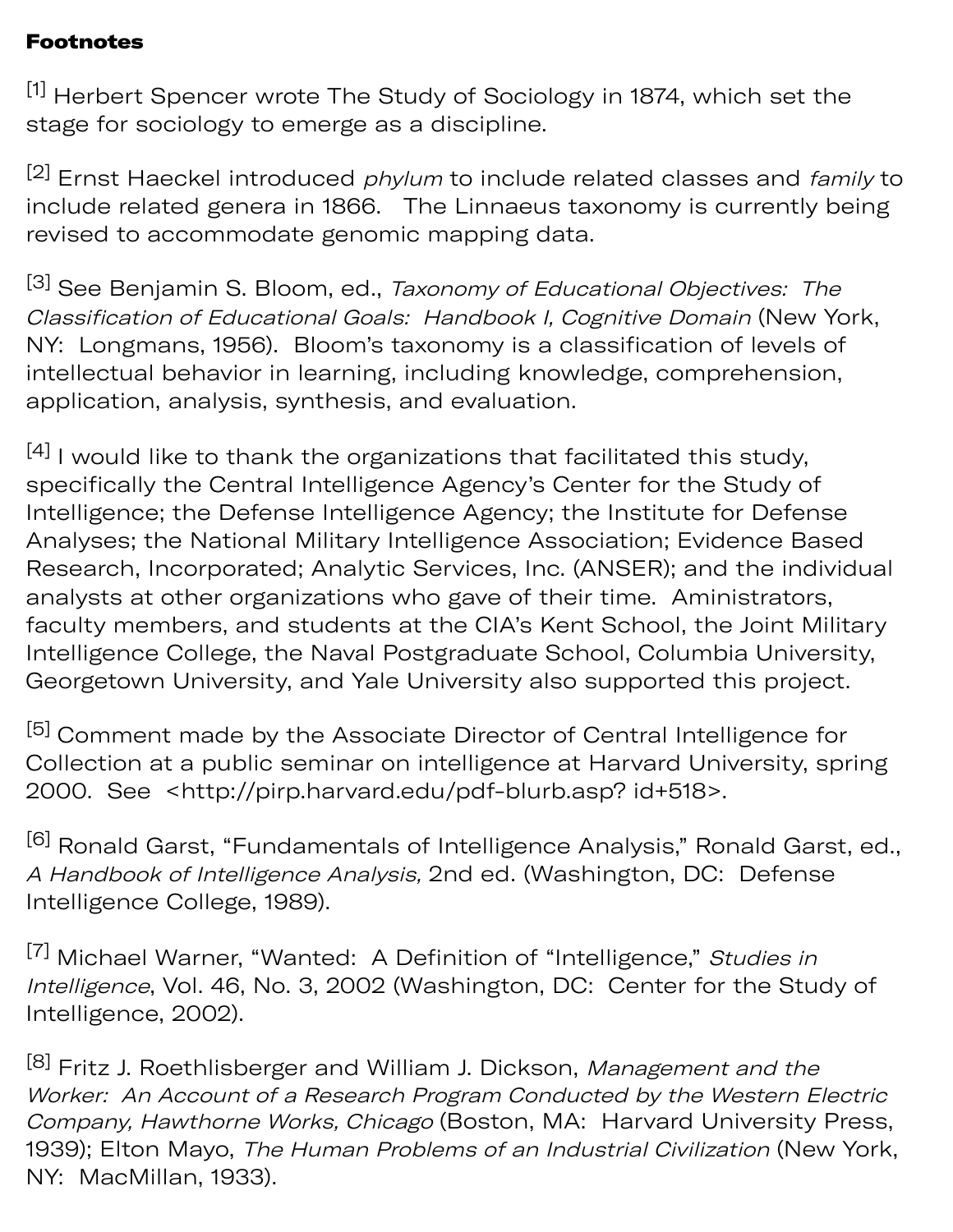[9] Sherman Kent, Strategic Intelligence for American World Policy (Princeton, NJ: Princeton University Press, 1966).

[10] Jerome K. Clauser and Sandra M. Weir, Intelligence Research Methodology: An Introduction to Techniques and Procedures for Conducting Research in Defense Intelligence (Washington, DC: US Defense Intelligence School, 1976).

[11] See also: Morgan Jones, The Thinker's Toolkit: 14 Powerful Techniques for Problem Solving (New York, NY: Times Business, 1998). Jones's book is a popular version of both Garst's and Clauser and Weir's work in that it describes a collection of fourteen analytic methods and techniques for problem-solving; however, the methods are not necessarily specific to intelligence.

[12] Bruce D. Berkowitz and Allan E. Goodman, Strategic Intelligence for American National Security (Princeton, NJ: Princeton University Press, 1989), p. 85.

[13] Lisa Krizan, *Intelligence Essentials for Everyone* (Washington, DC: Joint Military Intelligence College, 1999), p. 29.

[14] See: Jonathan Lockwood and K. Lockwood, "The Lockwood Analytical Method for Prediction (LAMP)," Defense Intelligence Journal, 3(2), 1994, pp. 47-74; R. Hopkins, Warnings of Revolution: A Case Study of El Salvador (Washington, DC: Center for the Study of Intelligence, 1980) TR 80-100012; Jack Zlotnick, "Bayes' Theorem for Intelligence Analysis," (1972), in H. Bradford Westerfield, ed., Inside CIA's Private World: Declassified Articles from the Agency's Internal Journal (New Haven, CT: Yale University Press, 1995); John Pierce, "Some Mathematical Methods for Intelligence Analysis," Studies in Intelligence, No. 21, Summer, 1977, pp. 1-19 (declassified); Edwin Sapp, "Decision Trees," Studies in Intelligence, No. 18, Winter, 1974, pp. 45-57 (declassified); Stanley Feder, "FACTIONS and Policon: New Ways to Analyze Politics," (1987), in Westerfield, ed., Inside CIA's Private World.

[15] Robert Mathams, "The Intelligence Analyst's Notebook," in D. Dearth and R. Goodden, eds., Strategic Intelligence: Theory and Application, 2nd ed., (Washington, DC: Joint Military Intelligence College, 1995), p. 88.

[16] Avi Shlaim, "Failures in National Intelligence Estimates: The Case of the Yom Kippur War," World Politics, 28(3), 1976, pp. 348-380.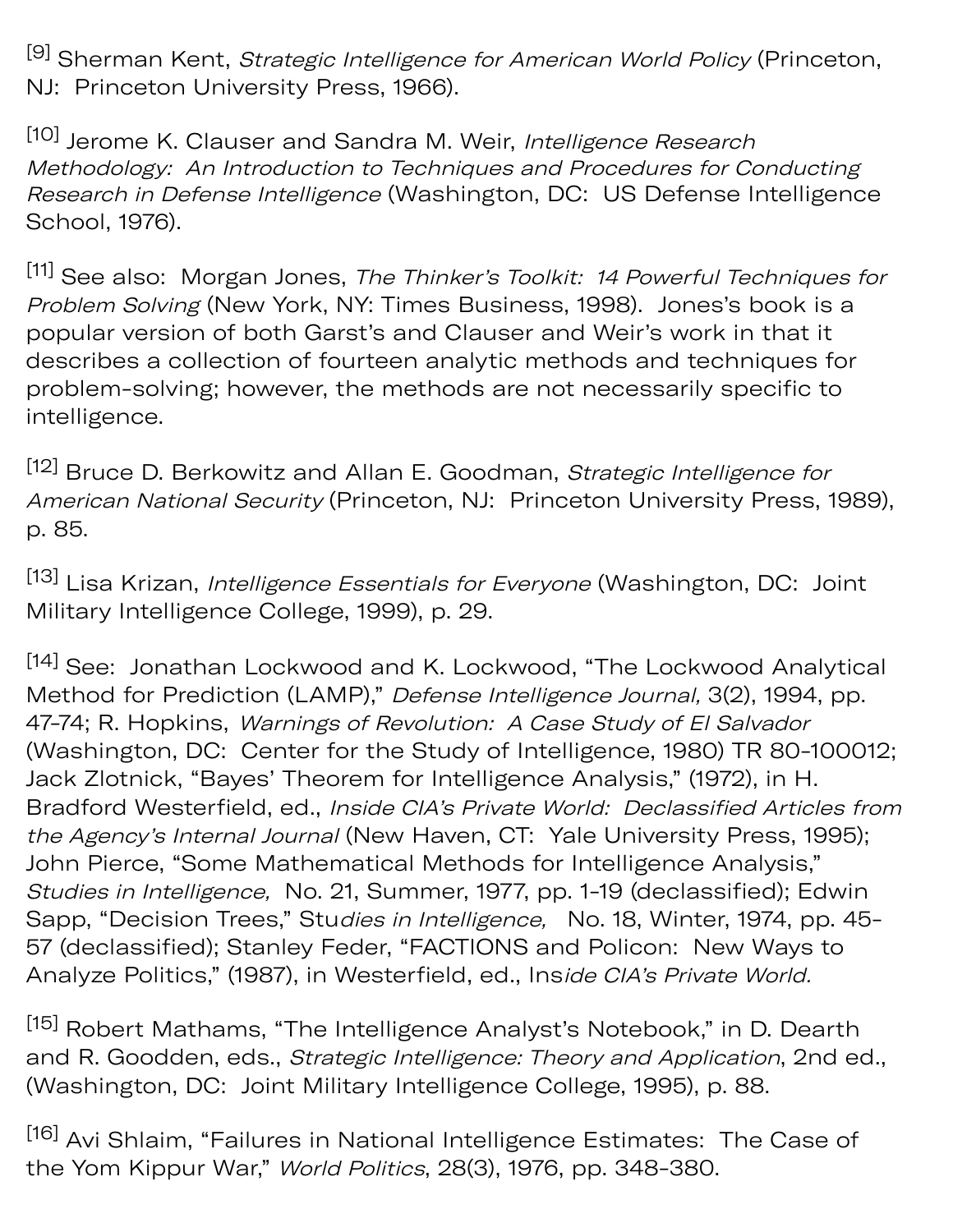[17] John Quirk, David Phillips, Ray Cline, and Walter Pforzheimer, The Central Intelligence Agency: A Photographic History (Guilford, CT: Foreign Intelligence Press, 1986).

[18] J. R. Thompson, R. Hopf-Weichel, and R. Geiselman, The Cognitive Bases of Intelligence Analysis (Alexandria, VA: Army Research Institute, Research Report 1362, 1984), AD-A146, pp. 132, 7.

[19] Richards J. Heuer, Jr., Psychology of Intelligence Analysis (Washington, DC: Center for the Study of Intelligence, 1999), p. 1.

[20] Ephraim Kam, Surprise Attack. The Victim's Perspective (Cambridge, MA: Harvard University Press, 1988), p. 120.

[21] Alexander Ervin, Applied Anthropology: Tools and Perspectives for Contemporary Practice (Boston, MA: Allyn and Bacon, 2000).

[22] Robert White, Task Analysis Methods: Review and Development of Techniques for Analyzing Mental Workload in Multiple Task Situations (St. Louis, MO: McDonnell Douglas Corporation, 1971), MDC J5291; David Meister, Behavioral Analysis and Measurement Methods (New York, NY: Wiley, 1985); G. Klein, G. R. Calderwood, and A. Clinton-Cirocco, Rapid Decision Making on the Fire Ground (Yellow Springs, OH: Klein Associates, 1985), KA-TR-84-41-7 (prepared under contract MDA903-85-G-0099 for the US Army Research Institute, Alexandria, VA).

[23] A copy of the bibliography and search criteria is available from the author.

[24] See William Stephenson, The Study of Behavior: Q-Technique and its Methodology (Chicago, IL: University of Chicago Press, 1953).

[25] I would like to credit Dr. Forrest Frank of the Institute for Defense Analyses for his suggestions regarding the naming convention for these categories of variables as they appear on the accompanying chart.

[26] Throughout the project, my data collection method consisted of written field notes. Anthropologists traditionally include specific detail from participant input or direct observation. Usually this is in the form of precise descriptions of the actual behavior of participants and transcripts of their verbal interactions. It is also standard practice in field work to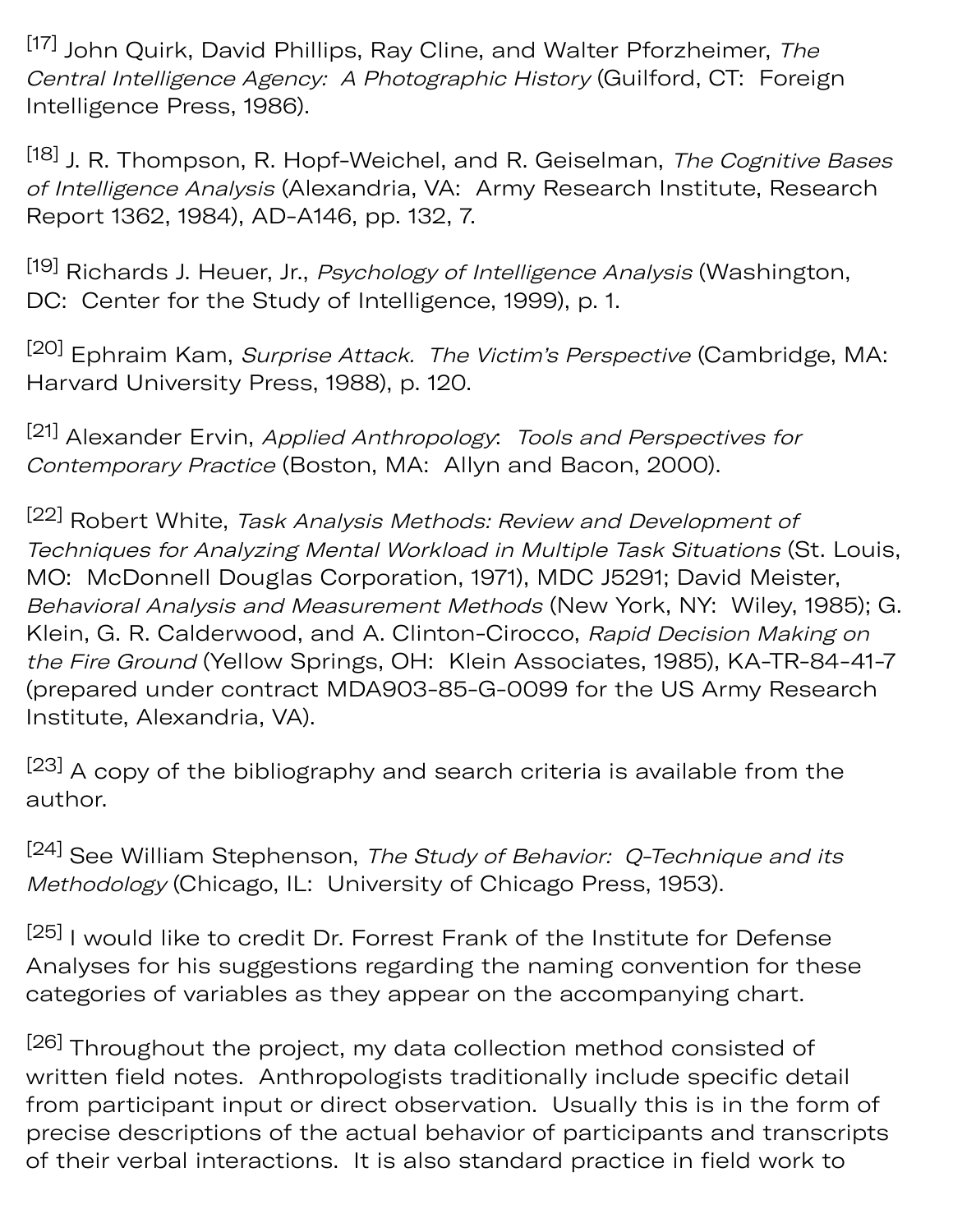capture these data, and the data from the interviews and focus groups, on audio- or videotape. These practices were not followed in this particular case for two reasons: First, the nature of my work was to derive categories of variables and individual variables in order to create a taxonomy, rather than to document actual practices and procedures, and using the prototype taxonomy to structure the interactions was sufficient for this purpose; second, the nature of intelligence work, the environment in which it occurs, and the professional practitioners require that certain data be restricted.

<sup>[27]</sup> Graham T. Allison, *Essence of Decision: Explaining the Cuban Missile Crisis* (Boston, MA: Little, Brown and Company, 1971); Bruce D. Berkowitz and Allan E. Goodman, Best Truth: Intelligence in the Information Age (New Haven, CT: Yale University Press, 2000); Dan Elkins, An Intelligence Resource Manager's Guide (Washington, DC: Joint Military Intelligence College, 1997); Harold Ford, Estimative Intelligence: The Purposes and Problems of National Intelligence Estimating (Lanham, MD: University Press of America, 1993); Roy Godson, ed., Comparing Foreign Intelligence: The U.S., the USSR, the U.K. and the Third World (Washington, DC: Pergamon-Brassey, 1988); Jeffrey Richelson, The U.S. Intelligence Community, 4th ed. (Boulder, CO: Westview Press, 1999).

[28] Richard K. Betts, "Policy-makers and Intelligence Analysts: Love, Hate or Indifference," Intelligence and National Security, 3(1), January 1988, pp. 184- 189; Arthur S. Hulnick, "The Intelligence Producer-Policy Consumer Linkage: A Theoretical Approach," Intelligence and National Security, 1(2), May 1986, pp. 212-233; David Hunt, Complexity and Planning in the 21st Century: Intelligence Requirements to Unlock the Mystery (Newport, RI: Naval War College, 2000); Kam, Surprise Attack; Walter A. Laqueur, The Uses and Limits of Intelligence (New Brunswick, NJ: Transaction Publishers, 1993).

[29] Allison, *Essence of Decision*; Richard K. Betts, *Surprise Attack* (Washington, DC: The Brookings Institution, 1982); Lyman B. Kirkpatrick, Jr., Captains Without Eyes: Intelligence Failures in World War II (London: MacMillan Company, 1969); Frederick L. Shiels, Preventable Disasters: Why Governments Fail (Savage, MD: Rowman and Littlefield Publishers, 1991); James J. Wirtz, The Tet Offensive: Intelligence Failure in War (Ithaca, NY: Cornell University Press, 1991); Roberta Wohlstetter, Pearl Harbor: Warning and Decision (Palo Alto, CA: Stanford University Press, 1962).

[30] MSgt. Robert D. Folker, Intelligence Analysis in Theater Joint Intelligence Centers: An Experiment in Applying Structured Methods (Washington, DC: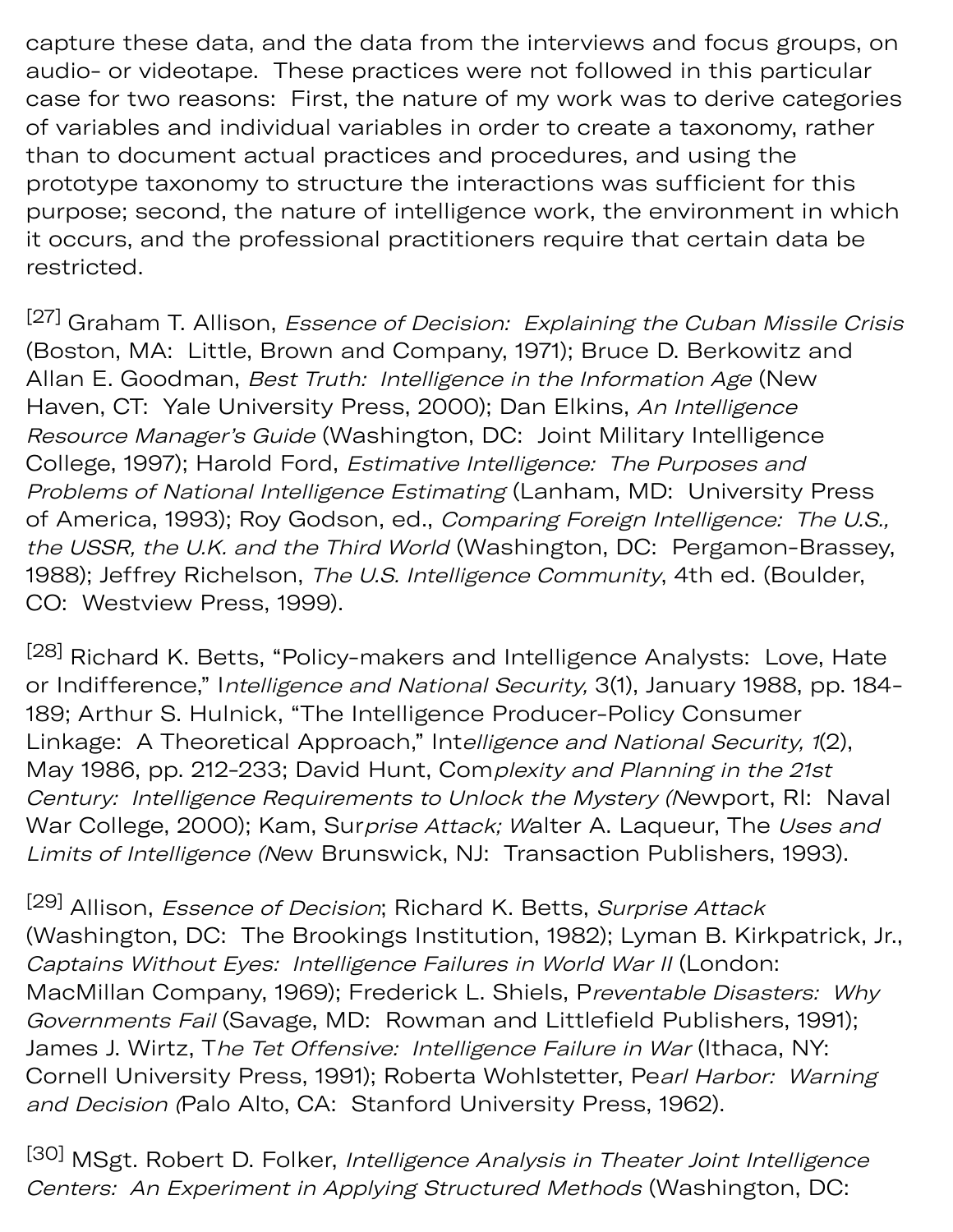( ashing Joint Military Intelligence College, 2000), Occasional Paper #7. Folker's study has some methodological flaws. Specifically, it does not describe one of the independent variables (intuitive method), leaving the dependent variable (test scores) in doubt.

[31] Geraldine Krotow, The Impact of Cognitive Feedback on the Performance of Intelligence Analysts (Monterey, CA: Naval Postgraduate School, 1992), AD-A252, p. 176.

[32] Sigmund Freud, "A Philosophy of Life: Lecture 35," New Introductory Lectures on Psycho-analysis (London: Hogarth Press, 1933).

[33] "Cognitive loads" are the amount/number of cognitive tasks weighed against available cognitive processing power.

[34] Amos Tversky and Daniel Kahneman, "The Belief in the 'Law of Small Numbers,'" Psychological Bulletin, 76, 1971, pp. 105-110; Tversky and Kahneman, "Judgment Under Uncertainty: Heuristics and Biases," Science, 185, 1974, pp. 1124-1131.

[35] Alexander Butterfield, The Accuracy of Intelligence Assessment: Bias, Perception, and Judgment in Analysis and Decision (Newport, RI: Naval War College, 1993), AD-A266, p. 925; Jack Davis, "Combating Mindset," Studies in Intelligence, Vol. 35, Winter, 1991, pp. 13-18; James M. Goldgeier, "Psychology and Security," Security Studies, 6(4), 1997, pp. 137-166; Heuer, Psychology of Intelligence Analysis.

[36] Frank H. Knight, Risk, Uncertainty and Profit (Boston, MA: Houghton Mifflin, 1921).

<sup>[37]</sup> Caroline Ziemke, Philippe Loustaunau, and Amy Alrich, Strategic Personality and the Effectiveness of Nuclear Deterrence (Washington, DC: Institute for Defense Analyses, 2000), D-2537.

[38] Sherman Kent, "Words of Estimative Probability," Sherman Kent and the Board of National Estimates: Collected Essays (Washington, DC: Center for the Study of Intelligence, 1994).

[39] Wohlstetter, Pearl Harbor.

[40] Claude Levi-Strauss wrote Structural Anthropology in 1958, setting the stage for structuralism to emerge as an analytic interpretive method.